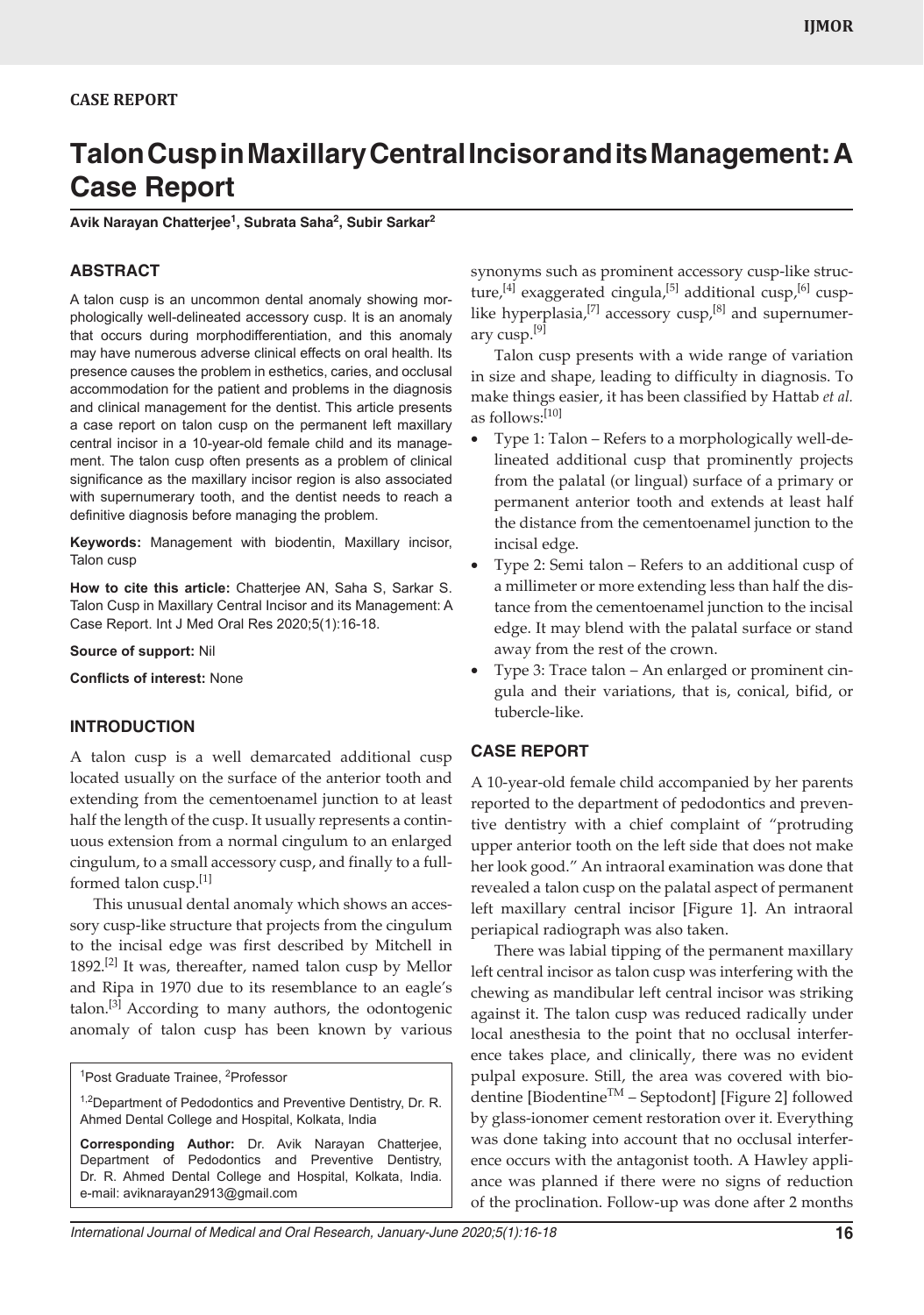#### *Talon cusp management*

and there was complete correction of the proclined upper left maxillary central incisor without any Hawley appliance being given [Figure 3].

# **DISCUSSION**

Talon cusp is most commonly seen in the maxillary anterior teeth region. Of all cases reported in the literature, three-fourth of them are said to occur in the permanent dentition. The talon cusp predominantly occurs on permanent maxillary lateral (55%) or central (33%) incisors but have been seen less frequently on mandibular incisors  $(6\%)$  and maxillary canines  $(4\%)$  and if present in deciduous dentition, it is found mainly on the maxillary primary central incisor. It usually presents as a projection on the lingual aspect of the tooth, but cases have been reported on the labial aspect or both the labial and lingual aspect of tooth as well. The term, talon cusp refers to the same condition as Dens evaginatus, but on the anterior teeth. It is composed of enamel, dentine, and a varying amount of pulp tissue.  $[1,11,12]$  The prevalence of talon cusp is reported to be 0.6% in Mexicans, 7.7% in a northern Indian, 2.5% in a Hungarian, 5.2% in Malaysian, and 2.4% in Jordanian population.<sup>[13]</sup>

Although no exact etiology has been suggested yet, talon cusp can be said to be a combination of genetic and environmental factors. It may arise during the morphodifferentiation stage of tooth development due to the out-folding of the enamel organ or hyperproductivity of the dental lamina.<sup>[10]</sup> Disturbances during morphodifferentiation, such as altered endocrine function, might affect the shape and size of the tooth without impairing the function of ameloblasts and odontoblasts. Sometimes, a strong genetic influence is evidenced by the occurrence of talon cusp in close family members. Talon cusp may occur alone or in association with other dental anomalies such as mesiodens, odontome, unerupted or impacted teeth, peg-shaped maxillary incisor, dens invaginatus, cleft lip, and distorted nasal alae, bilateral gemination, fusion, supernumerary teeth, and enamel clefts.<sup>[14]</sup>

Talon cusps also have been seen in patients with Rubinstein–Taybi syndrome, Mohr syndrome, Ellis–van Creveld syndrome, incontinentia pigmenti achromians, Berardinelli–Seip syndrome, and Sturge–Weber angiomatosis; the strongest association being found with Rubinstein-Taybi syndrome as demonstrated by a study of 45 affected patients, in which 92% demonstrated talon cusps.[1,15]

Using the classification by Hattab *et al*. [10] the present case was classified as Type 1 talon cusp. Superimposition of the cusp over the main tooth made it difficult to determine the extent of pulp tissue in the anomalous cusp. There was no associated systemic or local condition in

this patient and the parental history also revealed that talon cusp was not evident in any other family member.

Management of a talon cusp depends on individual case with small asymptomatic cases requiring no treatment. Large talon cusps may cause clinical problems including occlusal interference, displacement of the affected tooth, irritation of the tongue during the speech and mastication, and carious lesion in the developmental grooves that delineate the cusp, pulpal necrosis, periapical pathosis, attrition of the opposing tooth, and periodontal problems due to excessive occlusal forces.<sup>[11]</sup>

If there is occlusal interference, the talon cusp may be reduced gradually and periodically along with topical fluoride application or total reduction of the cusp followed by pulpotomy.<sup>[16]</sup> Sometimes complete removal of the cusp is done along with the pulp extirpation and root canal therapy.<sup>[17]</sup> Orthodontic correction may become necessary when there is tooth displacement or malalignment of affected or opposing teeth.<sup>[18]</sup>

In this case, the entire cusp was reduced in a single visit under local anesthesia and although there was



**Figure 1:** Talon cusp on the maillary left central incisor with labial tipping of the same



**Figure 2:** (a) Intraoral radiograph of the same tooth and (b) intraoperative photograph of talon cusp reduction and biodentin placement



**Figure 3:** Post-operative view with corrected labial tipping

*International Journal of Medical and Oral Research, January-June 2020;5(1):16-18* **17**